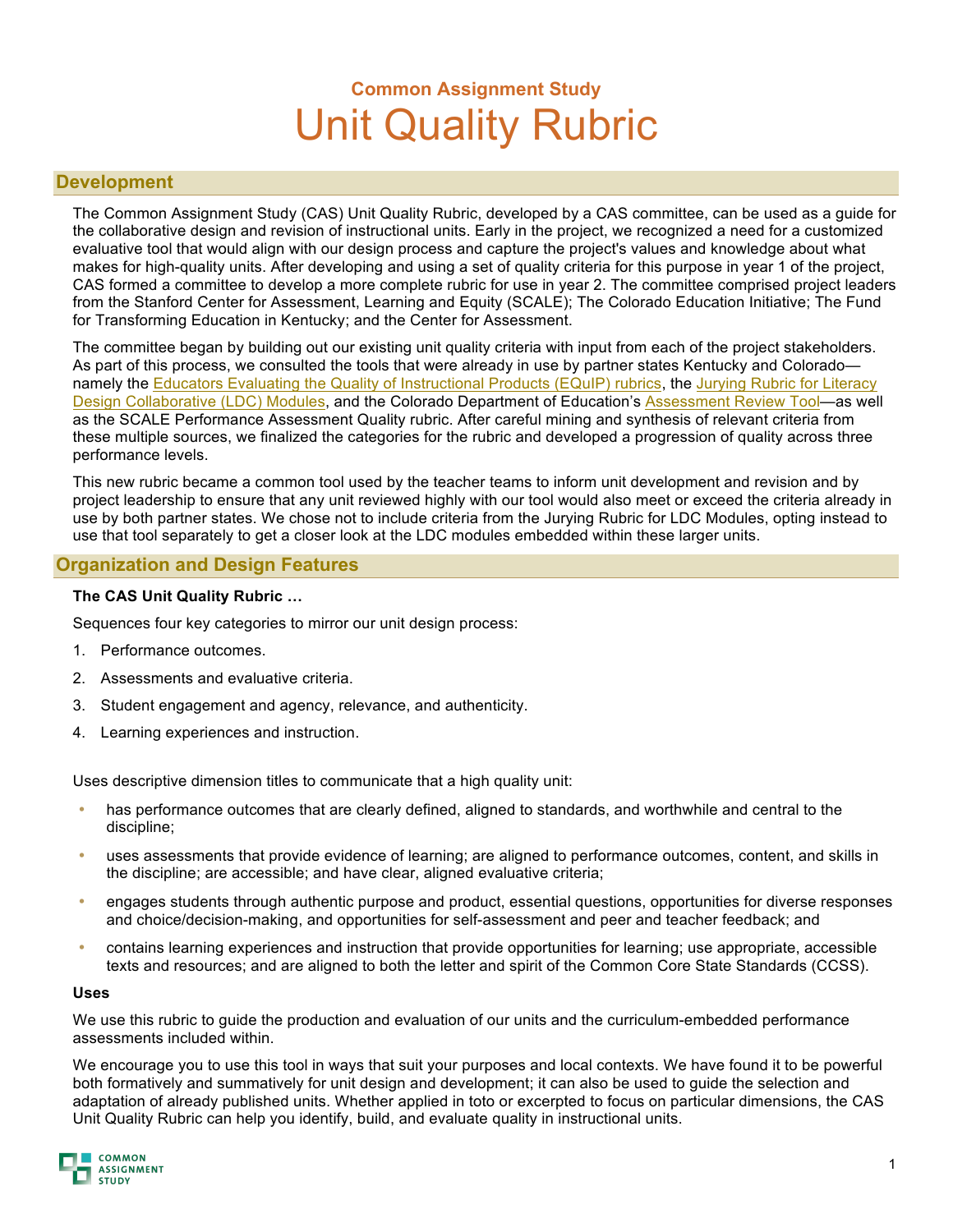| <b>1. Performance Outcomes</b><br>(Desired Results: What will students know, understand, and be able to do?) |                                                                                                                                                                                                                                                                                                       |                                                                                                                                                                                                                                                                                                                                                                                        |                                                                                                                                                                                                                                                                                                                                                                                                                                                        |  |  |
|--------------------------------------------------------------------------------------------------------------|-------------------------------------------------------------------------------------------------------------------------------------------------------------------------------------------------------------------------------------------------------------------------------------------------------|----------------------------------------------------------------------------------------------------------------------------------------------------------------------------------------------------------------------------------------------------------------------------------------------------------------------------------------------------------------------------------------|--------------------------------------------------------------------------------------------------------------------------------------------------------------------------------------------------------------------------------------------------------------------------------------------------------------------------------------------------------------------------------------------------------------------------------------------------------|--|--|
| A quality unit has<br>performance<br>outcomes that are                                                       | <b>Work in Progress</b>                                                                                                                                                                                                                                                                               | <b>Ready For Use</b>                                                                                                                                                                                                                                                                                                                                                                   | <b>Exemplary</b>                                                                                                                                                                                                                                                                                                                                                                                                                                       |  |  |
| <b>Clearly defined and</b><br>aligned to standards.                                                          | <b>Performance outcomes:</b><br>Are unclear.<br>Are <b>incoherent</b> across the unit and/or<br>overly broad or narrow in scope for a<br>unit of study.<br>Are loosely aligned or misaligned to<br>content and skill standards.<br>Are too difficult or too easy for the range<br>of student ability. | <b>Performance outcomes:</b><br>Are generally <b>defined</b> or may be listed only<br>as verbatim standards.<br>Are generally coherent across the unit<br>and manageable in scope for a unit of<br>study.<br>Are generally aligned to grade level<br>expectations of appropriate content and<br>skill standards (CCSS, NGSS, etc.).<br>Represent an appropriate level of<br>challenge. | <b>Performance outcomes:</b><br>Are <b>clearly defined</b> in the teachers' own<br>language.<br>Are highly coherent across the unit and<br>ambitious but manageable in scope for a<br>unit of study.<br>Are tightly aligned to grade level<br>expectations of appropriate content and skill<br>standards (CCSS, NGSS, etc.).<br>Represent appropriately high level of<br>performance and appropriate depth of<br>knowledge for the targeted standards. |  |  |
| <b>Worthwhile and</b><br>central to the<br>discipline.                                                       | <b>Performance outcomes:</b><br>Address ideas or skills with <b>unclear or</b><br>questionable importance within the<br>discipline(s).<br>Require application of minimal higher-<br>order thinking / 21st-century skills.                                                                             | <b>Performance outcomes:</b><br>Address key ideas and skills that are<br>central to the discipline and have limited<br>transfer within and/or across the<br>discipline(s).<br>Require application of some higher-order<br>thinking / 21st-century skills.                                                                                                                              | <b>Performance outcomes:</b><br>Address key ideas and skills that are central<br>to the discipline and have broad<br>transferability within and/or across the<br>discipline(s).<br>Explicitly require application of a wide<br>range of higher-order thinking / 21st-century<br>skills.                                                                                                                                                                |  |  |

*This rubric is derived and adapted from the EQuIP rubric, the Colorado Department of Education's Assessment Review Tool, SCALE's Performance Task Quality Rubric, and the CAS Criteria for Unit Quality.*

<sup>&</sup>lt;sup>1</sup> Evidence for this indicator may be found in Stage 1 of the Unit Template, particularly in the Acquisition section.<br><sup>2</sup> 21st-century skills may include critical thinking, creativity, problem solving, effective communic

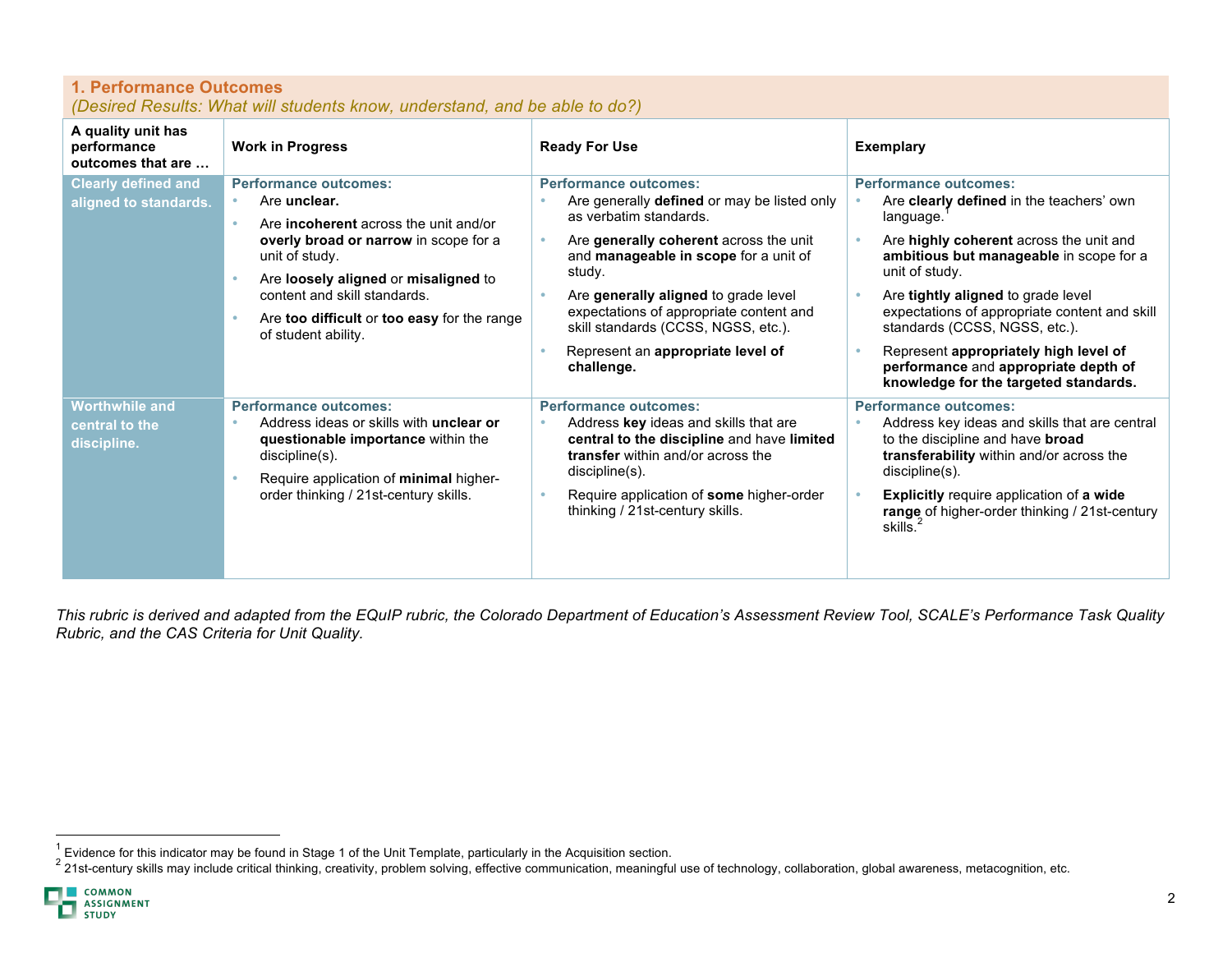# **2. Assessments and Evaluative Criteria**

| A quality unit has<br>assessments that                             | <b>Work in Progress</b>                                                                                                                                                                                                                                                                                                                                                                                                       | <b>Ready For Use</b>                                                                                                                                                                                                                                                                                                                                                                 | <b>Exemplary</b>                                                                                                                                                                                                                                                                                                                                                                                                                                                                                                  |
|--------------------------------------------------------------------|-------------------------------------------------------------------------------------------------------------------------------------------------------------------------------------------------------------------------------------------------------------------------------------------------------------------------------------------------------------------------------------------------------------------------------|--------------------------------------------------------------------------------------------------------------------------------------------------------------------------------------------------------------------------------------------------------------------------------------------------------------------------------------------------------------------------------------|-------------------------------------------------------------------------------------------------------------------------------------------------------------------------------------------------------------------------------------------------------------------------------------------------------------------------------------------------------------------------------------------------------------------------------------------------------------------------------------------------------------------|
| Provide evidence of<br>learning.                                   | <b>Assessments:</b><br>Provide some indirect evidence of<br>$\ddot{\phantom{a}}$<br>what students know and understand.<br>Provide some indirect evidence of<br>$\bullet$<br>what students can do.<br>Do not require application of skills<br>$\bullet$<br>and knowledge to a novel context.                                                                                                                                   | <b>Assessments:</b><br>Elicit direct, measurable evidence of what<br>$\bullet$<br>students know and understand.<br>$\bullet$<br>Elicit direct, measurable evidence of what<br>students can do.<br>$\bullet$<br>Include at least one performance-based<br>task and require application of skills and<br>knowledge to a novel context.                                                 | <b>Assessments:</b><br>Are frequent and use varied strategies to<br>$\bullet$<br>elicit direct, measurable evidence of what<br>students know and understand.<br>$\bullet$<br>Are frequent and use varied strategies to<br>elicit direct, measurable evidence of what<br>students can do.<br>Are primarily performance-based and<br>$\bullet$<br>require application of skills and knowledge                                                                                                                       |
| Are aligned to<br>performance<br>outcomes, content, and<br>skills. | Assessments do not adequately<br>measure the unit's targeted<br>performance outcomes.<br>Assessment item types are frequently<br>$\bullet$<br>mismatched to the type of knowledge<br>or skill being measured.                                                                                                                                                                                                                 | Assessments measure all of the unit's key<br>$\bullet$<br>targeted performance outcomes.<br>$\bullet$<br>Assessment item types are mostly<br>matched to the type of knowledge or skill<br>being measured.                                                                                                                                                                            | to a novel context.<br>Assessments directly measure all of the<br>$\bullet$<br>unit's targeted performance outcomes.<br>$\bullet$<br>Assessment item types are tightly<br>matched to the type of knowledge or skill<br>being measured.                                                                                                                                                                                                                                                                            |
| Are accessible.                                                    | Directions and explanations are<br>$\bullet$<br>unclear or impractical for<br>implementation.                                                                                                                                                                                                                                                                                                                                 | Directions and explanations are clear and<br>$\bullet$<br>practical for implementation.                                                                                                                                                                                                                                                                                              | Directions and explanations are clear and<br>$\bullet$<br>practical for implementation in diverse<br>classroom settings.                                                                                                                                                                                                                                                                                                                                                                                          |
| Have clear, aligned<br>evaluative criteria<br>(rubrics).           | <b>Evaluative criteria:</b><br>Are loosely aligned or misaligned to<br>performance outcomes and their<br>associated standards.<br>Address some demands of the task:<br>may focus on surface-level features<br>of the work. <sup>4</sup><br>Represent unrealistic or<br>inappropriate expectations for the<br>grade level.<br>Do not describe expectations for<br>student work.<br>Use inconsistent language across<br>levels. | <b>Evaluative criteria:</b><br>Are generally aligned to performance<br>$\bullet$<br>outcomes and their associated standards.<br>$\bullet$<br>Address most demands of the task.<br>٠<br>Represent generally appropriate<br>expectations for the grade level.<br>Describe expectations for student work.<br>$\bullet$<br>Use mostly consistent language across<br>$\bullet$<br>levels. | <b>Evaluative criteria:</b><br>Are tightly aligned to performance<br>۰<br>outcomes and their associated standards.<br>Address all demands of the task.<br>$\bullet$<br>Represent appropriately high<br>$\bullet$<br>expectations for the grade level.<br>$\bullet$<br>Clearly and explicitly describe what<br>mastery looks like in student work.<br>Use consistent and coherent language<br>$\bullet$<br>across levels.<br>Provide anchor samples of student work<br>$\bullet$<br>to further illustrate mastery. |

<sup>—————————————————————&</sup>lt;br><sup>3</sup> If performance outcomes are not clearly defined, this indicator should not be scored.

 $4 \text{ E.g.}$ , participation, length, etc.

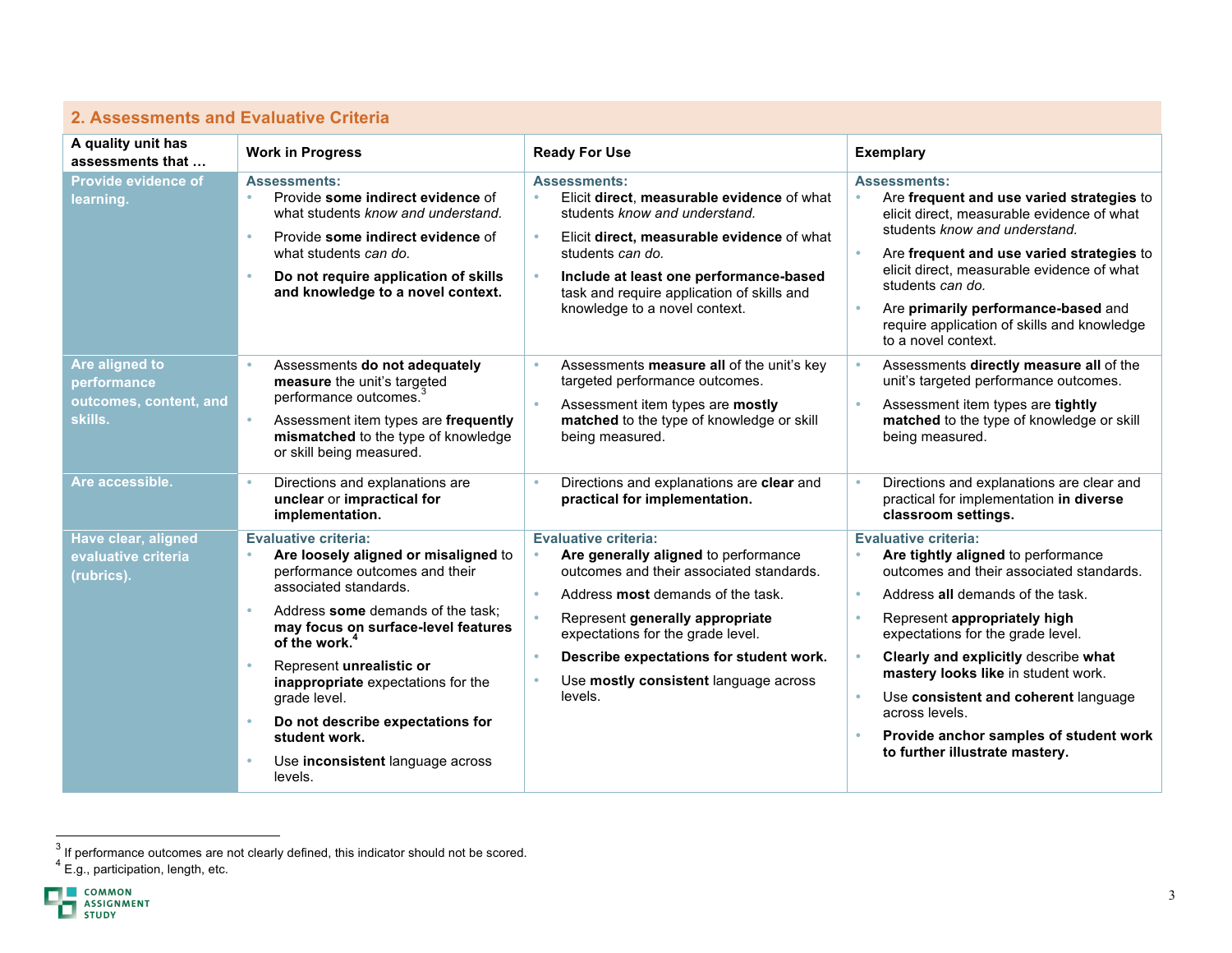| <u>u. Uluuciil Liiyayeilielil. Reievaliue, Autheliliuly, ahu Ayeliuy</u>         |                                                                                                                                                                                                                          |                                                                                                                                                                                                                                                                                                     |                                                                                                                                                                                                                                                                                                         |  |  |
|----------------------------------------------------------------------------------|--------------------------------------------------------------------------------------------------------------------------------------------------------------------------------------------------------------------------|-----------------------------------------------------------------------------------------------------------------------------------------------------------------------------------------------------------------------------------------------------------------------------------------------------|---------------------------------------------------------------------------------------------------------------------------------------------------------------------------------------------------------------------------------------------------------------------------------------------------------|--|--|
| A quality unit has<br>assessments that<br>have $\dots$                           | <b>Work in Progress</b>                                                                                                                                                                                                  | <b>Ready For Use</b>                                                                                                                                                                                                                                                                                | <b>Exemplary</b>                                                                                                                                                                                                                                                                                        |  |  |
| <b>Authentic purpose</b><br>and product.                                         | Context for completing the tasks is not<br>provided.<br>The unit engages students in<br>activities/products with little connection<br>to the discipline.                                                                 | Tasks simulate a real-world context for<br>$\bullet$<br>engaging in learning and completing the<br>tasks in the unit and makes connections to<br>the work of adults in the real world.<br>$\bullet$<br>The unit engages students in<br>activities/products that are connected to<br>the discipline. | Tasks provide a real-world context <sup>5</sup> that<br>establishes a clear, "need to know"<br>purpose for engaging in learning and<br>completing the task(s) in the unit.<br>The unit engages students in<br>$\bullet$<br>activities/products that are central to the<br>discipline.                   |  |  |
| <b>Essential questions.</b>                                                      | <b>Essential questions:</b><br>Create a <b>loose or unclear</b> focus for the<br>unit.<br>Are unlikely to interest or engage the<br>learner in inquiry.<br>Have unclear or questionable<br>connection to the discipline. | <b>Essential questions:</b><br>Create a <b>focus</b> for the unit.<br>٠<br>Put the learner in an inquiry mindset.<br>$\bullet$<br>$\bullet$<br>Are relevant to the discipline.                                                                                                                      | <b>Essential questions:</b><br>Create a clear and explicit focus for the<br>unit.<br>Are compelling and lead learners to deep<br>inquiry.<br>Reflect central questions or big<br>ideas/enduring understandings in the<br>discipline.                                                                    |  |  |
| <b>Opportunities for</b><br>diverse responses<br>and choice/decision-<br>making. | Prompts and resources (texts, materials)<br>bias students toward a particular<br>response; or there is only one<br>acceptable response.<br>Unit provides no decision points for<br>students.                             | $\bullet$<br>Prompts allow for diverse ways of<br>responding, but resources (texts, materials)<br>inappropriately predetermine or limit the<br>ways in which students can respond.<br>Unit provides a limited set of decision<br>$\bullet$<br>points, like topic or resources.                      | Prompts and resources (texts, materials)<br>allow for diverse ways of responding.<br>Unit provides students explicit<br>opportunities to make key content and<br>strategic decisions for how to complete<br>the task and to extend their own learning<br>by introducing new resources or<br>strategies. |  |  |
| <b>Opportunities for</b><br>self-assessment and<br>peer and teacher<br>feedback. | Unit provides no opportunities to<br>receive any feedback.<br>Unit provides no opportunities for<br>$\bullet$<br>students to revise and resubmit work.                                                                   | Unit provides opportunities for students to<br>٠<br>receive teacher feedback.<br>$\bullet$<br>Unit provides opportunities for students to<br>revise and resubmit work.                                                                                                                              | Unit builds in multiple opportunities for<br>students to gain feedback through self,<br>peer, and/or teacher assessment.<br>Unit provides opportunities for students to<br>$\bullet$<br>revise and resubmit work and reflect on<br>their learning.                                                      |  |  |

## **3. Student Engagement: Relevance, Authenticity, and Agency**

<sup>&</sup>lt;sup>5</sup> "Real-world context" includes not only non-school contexts such as writing a newspaper editorial or designing a roller coaster, but also what college students and professionals within a discipline would do, e.g., write a lab report, write as a literary critic, think like a historian, etc.